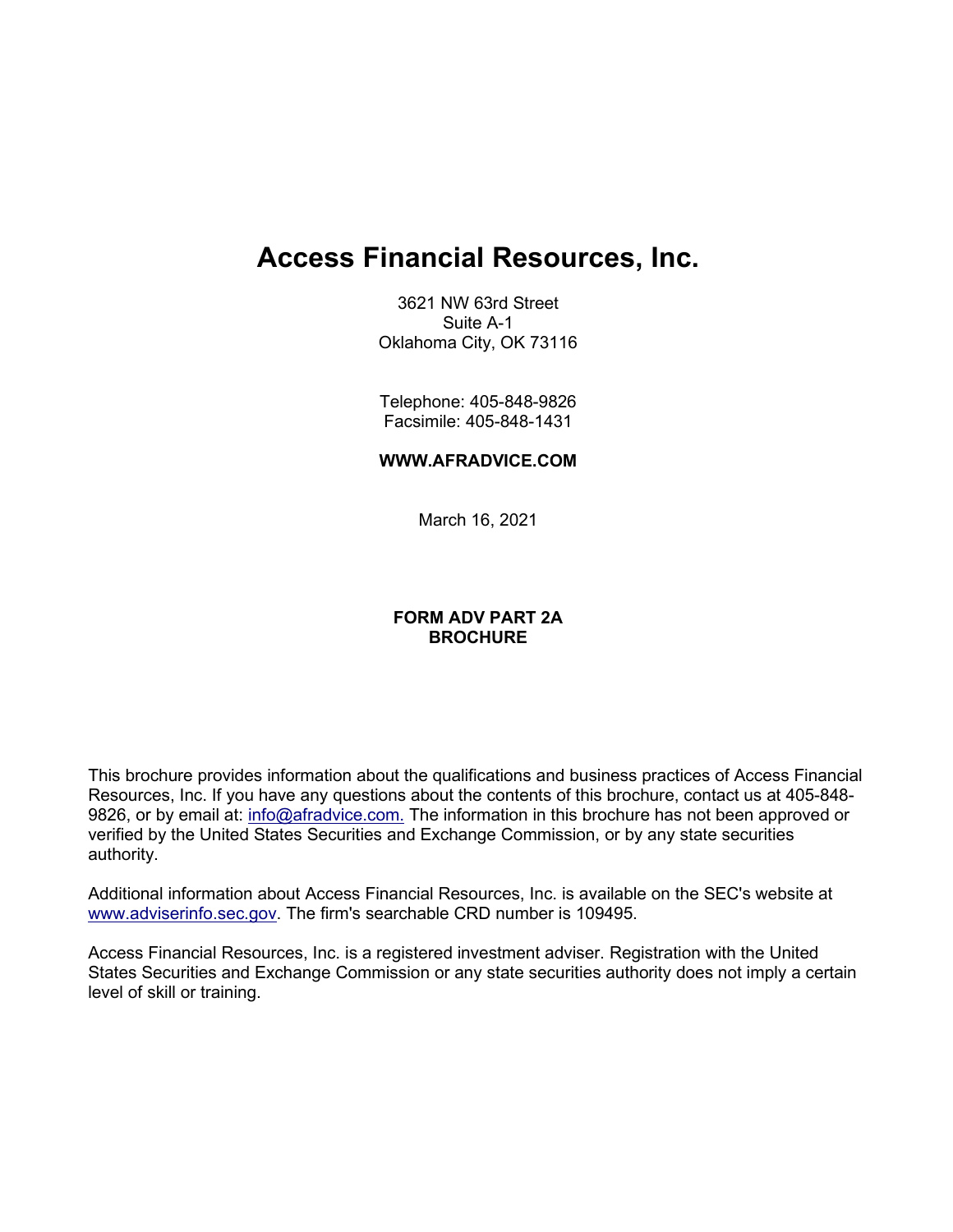## <span id="page-1-0"></span>**Item 2 Summary of Material Changes**

Form ADV Part 2 requires registered investment advisers to amend their brochure when information becomes materially inaccurate. If there are any material changes to an adviser's disclosure brochure, the adviser is required to notify you and provide you with a description of the material changes.

Since the filing of our last annual updating amendment, dated February 20, 2020, there have been no material changes.

Whenever you would like to receive a complete copy of our Firm Brochure, please contact us by telephone at: 405-848-9826 or by email at: [info@afradvice.com.](mailto:info@afradvice.com)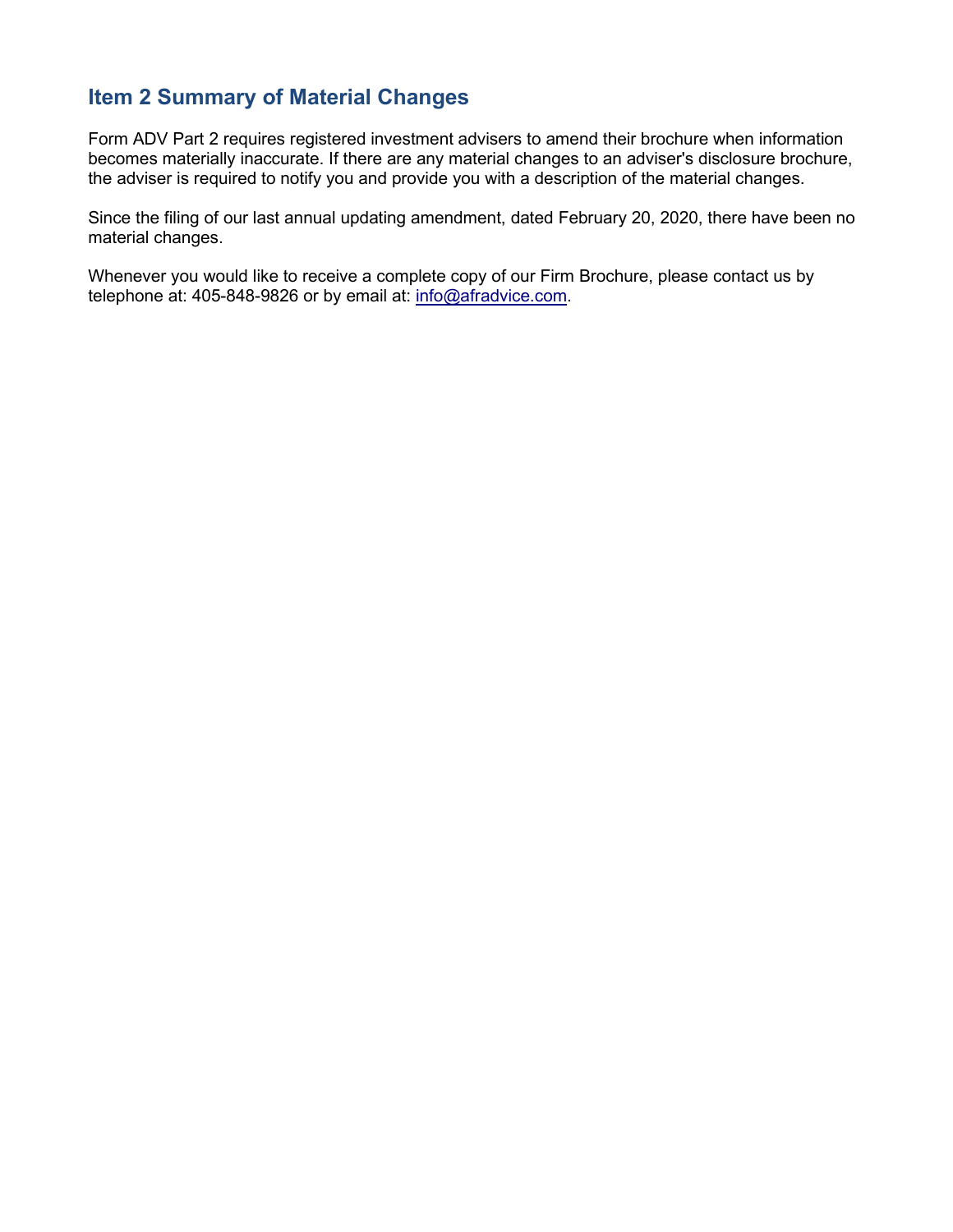## <span id="page-2-0"></span>**Item 3 Table of Contents**

| Item 8 Methods of Analysis, Investment Strategies and Risk of Loss 8<br>Item 11 Code of Ethics, Participation or Interest in Client Transactions and Personal Trading |  |
|-----------------------------------------------------------------------------------------------------------------------------------------------------------------------|--|
|                                                                                                                                                                       |  |
|                                                                                                                                                                       |  |
|                                                                                                                                                                       |  |
|                                                                                                                                                                       |  |
|                                                                                                                                                                       |  |
|                                                                                                                                                                       |  |
|                                                                                                                                                                       |  |
|                                                                                                                                                                       |  |
|                                                                                                                                                                       |  |
|                                                                                                                                                                       |  |
|                                                                                                                                                                       |  |
|                                                                                                                                                                       |  |
|                                                                                                                                                                       |  |
|                                                                                                                                                                       |  |
|                                                                                                                                                                       |  |
|                                                                                                                                                                       |  |
|                                                                                                                                                                       |  |
|                                                                                                                                                                       |  |
|                                                                                                                                                                       |  |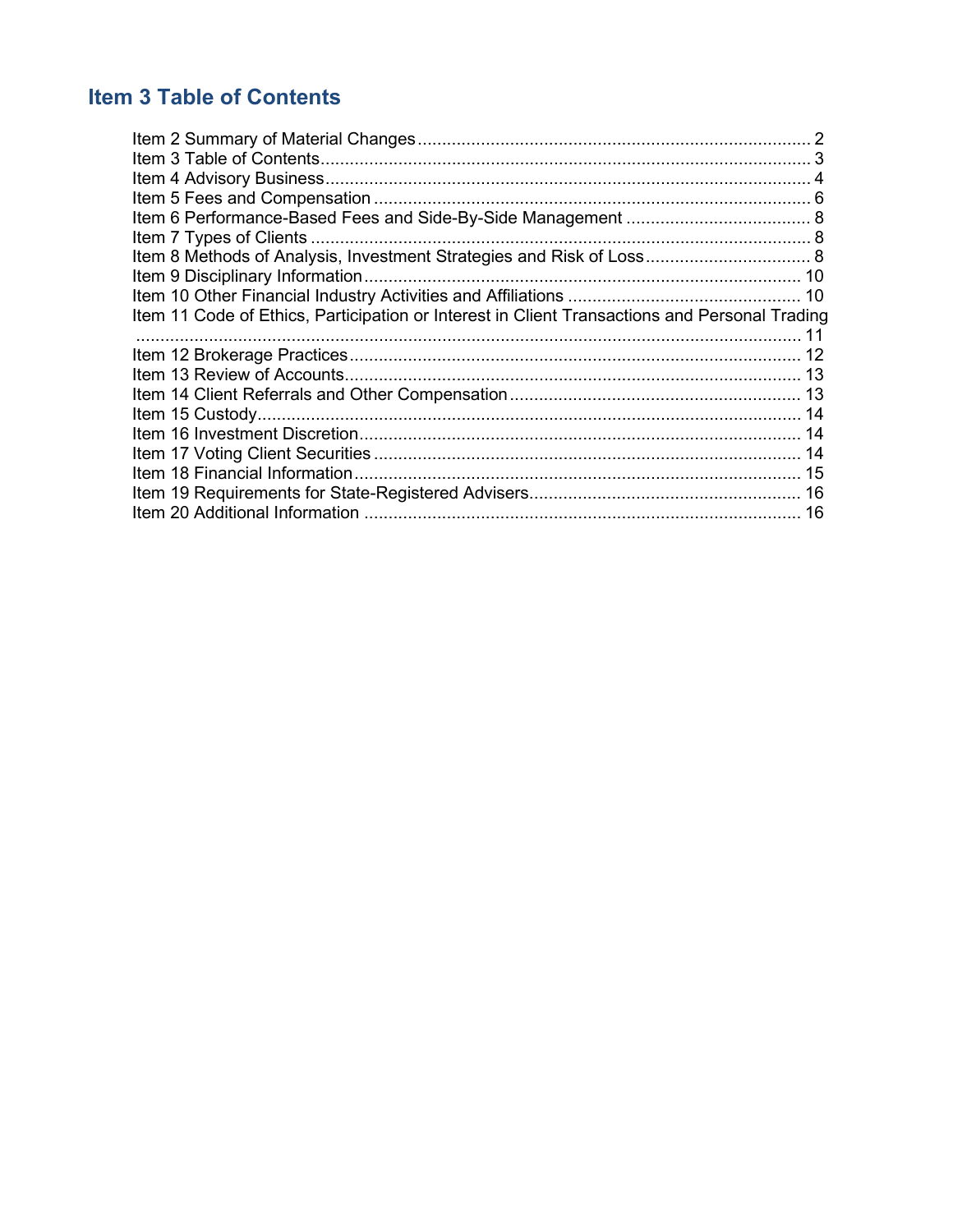## <span id="page-3-0"></span>**Item 4 Advisory Business**

### **Firm Description**

Access Financial Resources, Inc. ("AFR") is a registered investment adviser based in Oklahoma City, Oklahoma. We are organized as a corporation under the laws of the State of Oklahoma. The firm was founded in 1991. AFR is owned by Troy E. Jones Revocable Trust.

The following paragraphs describe our services and fees. Refer to the description of each investment advisory service listed below for information on how we tailor our advisory services to your individual needs. As used in this brochure, the words "we," "our," and "us" refer to AFR and the words "you," "your," and "client" refer to you as either a client or prospective client of our firm.

AFR provides personalized confidential financial planning and asset management services to individuals, pension and profit-sharing plans, trusts, estates, charitable organizations, and small businesses.

Advice is provided through consultation with the client and an AFR investment adviser representative and may include, but is not limited to: determination of financial objectives, identification of financial problems, cash flow management, tax planning, insurance review, asset management, education funding, retirement planning, and estate planning.

AFR is mainly structured as a "fee-based" asset management and financial planning firm. To that end, AFR is in the business of providing objective advice regarding annuities, insurance, stocks, bonds, mutual funds, limited partnerships, insurance, or other asset vehicles for a fee, which is paid by the client to AFR. However, some clients are not interested in paying a fee to review and recommend annuity and/or other insurance products, etc. As a result, some of AFR's investment adviser representatives are also licensed to sell certain insurance products through various insurance companies. As a result, a "fee-based" investment adviser representative may also be paid a commission from a non-client third- party in the event the client decides to purchase the recommended insurance product. This commission could be in addition to any fee paid by the client to AFR.

AFR also allows an investment adviser representative to be "fee-only." In that case, the "fee-only financial adviser representative" receives no commission, directly or indirectly, from the sale of any insurance product or security, and neither does AFR. Moreover, AFR does not directly or indirectly compensate any third party for client referrals.

Investment advice and management is an integral part of financial planning. Investment advice is provided in two ways:

### Non-Discretionary Authority

Under this option, the investment adviser representative makes recommendations based upon the needs of the client under an investment policy statement or client suitability form. If such recommendations are accepted by the client, the investment adviser representative will then buy or sell the security in the account as directed by the client. The client is always at liberty to follow or disregard, wholly or partially, any information, recommendation, or advice given by the investment adviser representative under this option.

### Discretionary Authority

Under this option, the investment adviser representative will direct which securities to buy or sell in the account, subject to limitations a client may impose by notice in writing. This option allows the investment adviser representative, without prior consultation with the client, to buy or sell any security in the account, in the adviser's sole discretion.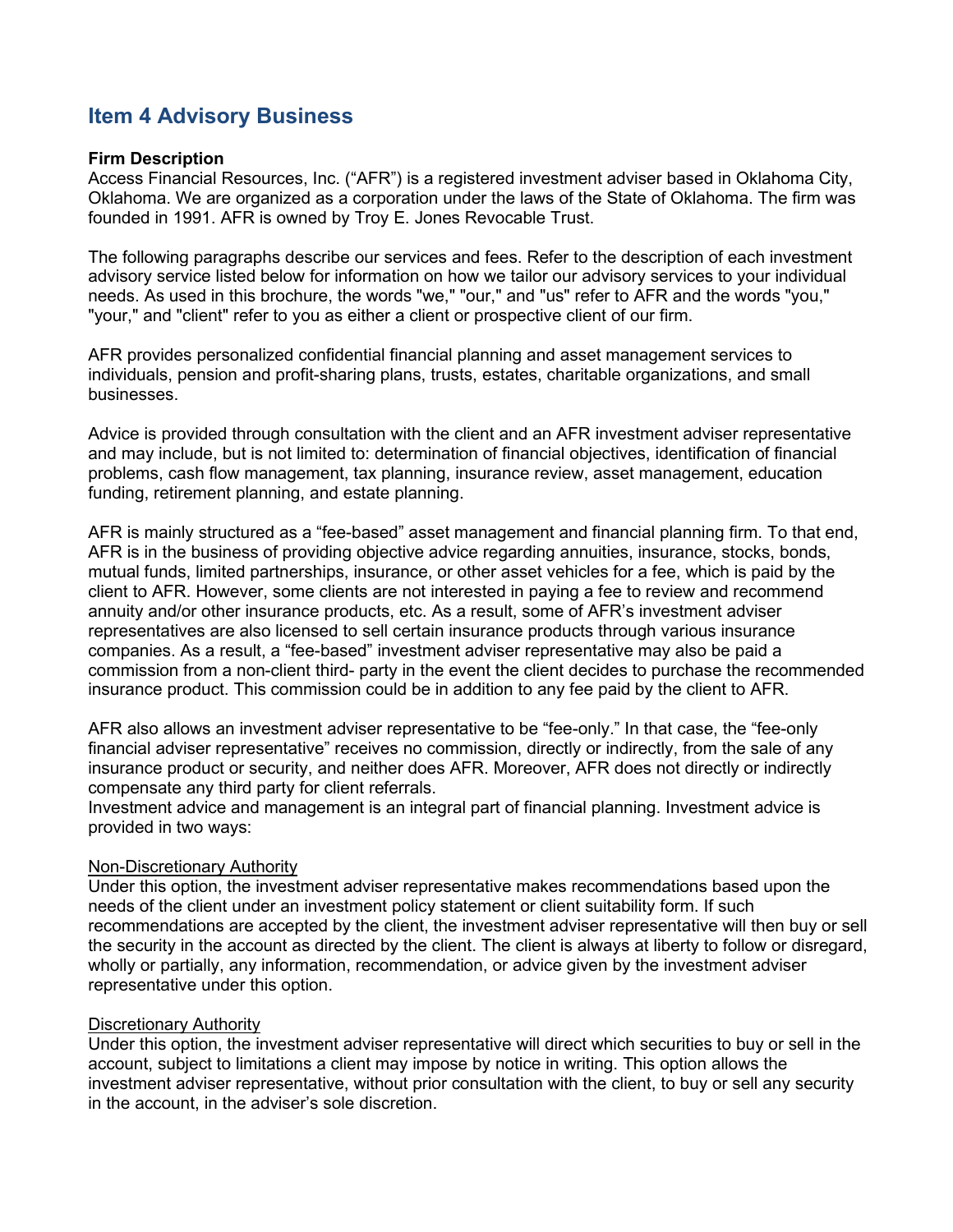Regardless of either option elected by the client, AFR does not act as a custodian of client assets, and the client always maintains asset control. AFR places trades for clients under a limited power of attorney.

As a general rule, a written evaluation of each client's initial situation is provided to the client, often in the form of a net worth statement or an asset allocation sheet. Periodic reviews of client accounts are conducted no less frequently than annually and are also communicated to provide reminders of the specific courses of action that need to be taken. More frequent reviews occur, but are not necessarily communicated to the client, unless immediate changes are recommended. Other professionals (e.g., lawyers, accountants, insurance agents, etc.) are engaged directly by the client on an as-needed basis. Conflicts of interest will be disclosed to the client in the event they should occur.

The initial meeting, which may be by telephone, is at no charge and is considered an exploratory interview to determine the extent to which financial planning and asset management may be beneficial to the client.

## **Types of Advisory Services**

AFR provides financial planning and asset management services. Regarding such services, AFR may furnish advice to clients on matters such as financial problems, cash flow management, tax planning, insurance review, education funding, retirement planning, and estate planning.

### Financial Planning

A financial plan is designed to help the client with all aspects of financial planning without ongoing asset management.

The financial plan may include, but is not limited to: a net worth statement; a cash flow statement; a review of investment accounts, including reviewing asset allocation and providing repositioning recommendations; strategic tax planning; a review of retirement accounts and plans including recommendations; a review of insurance policies and recommendations for changes, if necessary; one or more retirement scenarios; estate planning review and recommendations; and education planning with funding recommendations. Because financial planning is a discovery process, situations occur wherein the client is unaware of certain financial exposures or predicaments. To that end, specific recommendations are provided as part of a financial plan. However, implementation of the recommendations is always at the discretion of the client. AFR and its investment adviser representatives do not have any discretionary investment authority when offering financial planning.

After delivery of a financial plan, future meetings/conversations may be scheduled as necessary for up to one month; otherwise, the investment adviser representative will take no further actions on your behalf or notify you of changes in the law, etc., unless you contact the investment adviser representative in the future and request the investment adviser representative to do so.

### Investment Advisory Services

Most clients choose to have AFR manage their assets on an ongoing basis. All aspects of the client's financial affairs are usually considered and reviewed. Realistic and measurable goals are set and objectives to reach those goals are defined. As goals and objectives change over time, investment suggestions are made and implemented on an ongoing basis.

The scope of work and fees for advisory services is provided to the client in writing prior to the start of the relationship. Assets are held primarily in no-load or low-load mutual funds and exchange-traded funds, usually through discount brokers or fund companies. Investments may also include: equities (stocks), warrants, corporate debt securities, commercial paper, certificates of deposit, municipal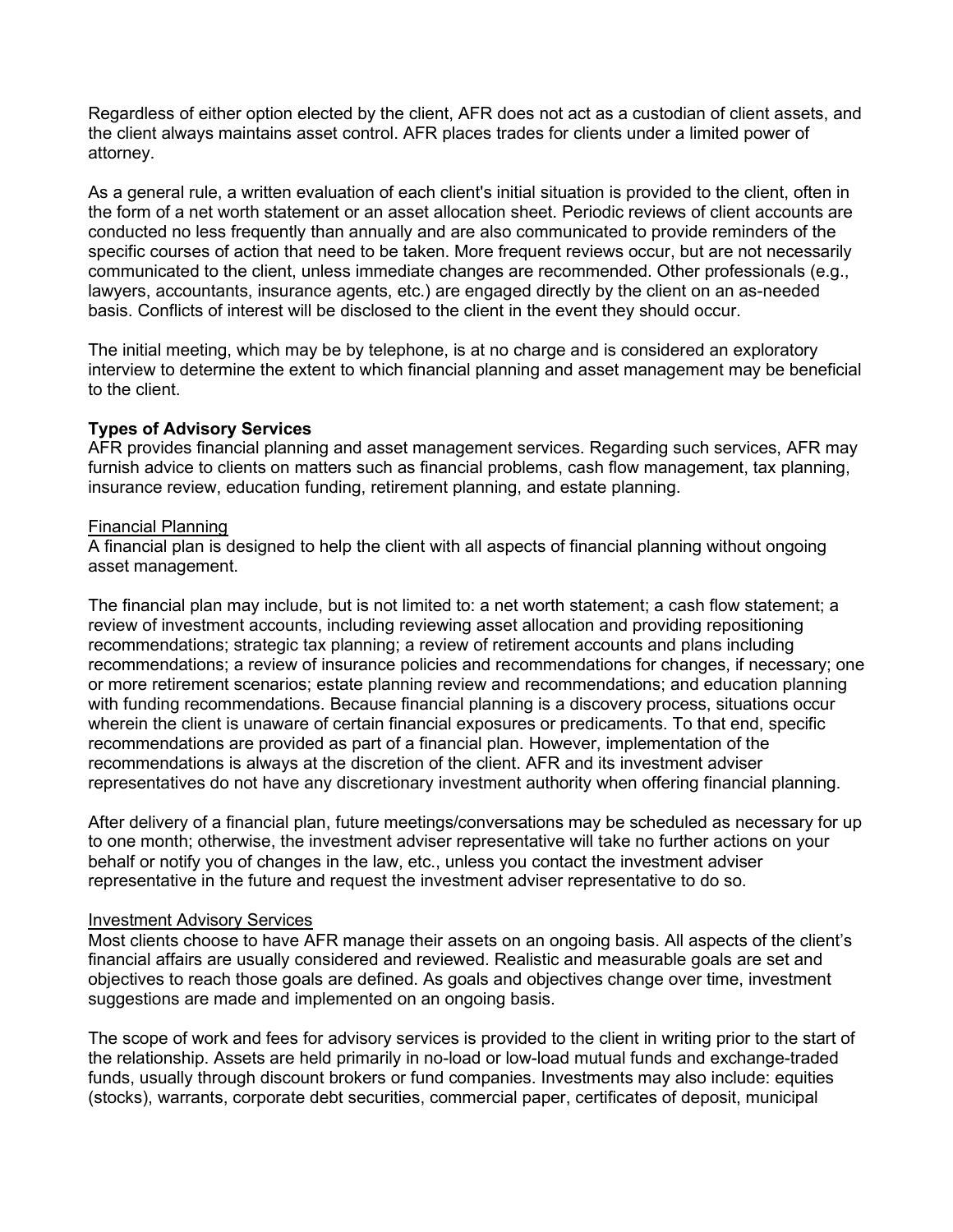securities, investment company securities (variable life insurance, variable annuities, and mutual funds shares), U. S. government securities, notes and mortgages, real estate, direct investments, options contracts, futures contracts, and interests in partnerships. However, initial public offerings (IPOs) are not available through AFR.

## **Tailored Relationships**

Each of the advisory services AFR offers is tailored to and designed to meet a client's individual investment goals and objectives, financial needs and tolerance of risk. They are drawn from research and analysis we believe to be reliable and appropriate to a client's financial circumstances. Clients may impose restrictions on investing in certain securities or types of securities.

### **Assets Under Management**

As of December 31, 2020, AFR manages approximately \$260,316,933 in assets for approximately 552 clients. Approximately \$246,395,195 is managed on a discretionary basis and \$13,921,738 is managed on a non-discretionary basis.

## <span id="page-5-0"></span>**Item 5 Fees and Compensation**

## **Description**

AFR bases its fees on a percentage of assets under management, hourly charges, commissions (e.g., annuities and insurance), and/or retainer (i.e., ongoing fixed fees). Some fees may be priced based on the complexity of work, especially when asset management is not the most significant part of the relationship. Financial plans are priced on an hourly basis, and the time spent is according to the degree of complexity associated with the client's situation. Fees are negotiable.

### **Hourly Fee Billing for Financial Planning Services**

For financial planning services, the fee ranges from \$95 to \$300 per hour depending on the investment adviser representative and is generally negotiable. There may be an initial start-up fee, not to exceed \$500.00, for setting up a client's file. This is to defer the cost of incidentals such as multiple meetings, completing all necessary financial documentation, help with any necessary government forms, and any mandatory administrative needs that may arise.

Fees for financial plans are not billed in advance, but are usually billed monthly, in arrears, throughout the financial planning process, with the balance due upon delivery of the financial plan. Any follow-up consulting work regarding a client's implementation of a financial plan is billed separately at the hourly rate agreed to in the client agreement, monthly, in arrears.

### **Asset Based Percentage Fee Billing for Investment Advisory Services**

Fees for advisory services are typically based on the value of assets under management and will vary depending on account size as follows:

| <b>Net Market Value</b> |                       |                          |
|-------------------------|-----------------------|--------------------------|
| of Client Account       | <b>Annual Percent</b> | <b>Quarterly Percent</b> |
| $$0 - $100,000$         | 2.0%                  | .50%                     |
| \$100,001 - \$200,000   | 1.5%                  | .375%                    |
| $$200,001 - $500,000$   | $1.0\%$               | .25%                     |
| $$500,001 - and up$     | 0.75%                 | .188%                    |
| Negotiable              | TBD %                 | TBD %                    |

Asset based fees for investment advisory services are billed quarterly, in arrears. Payment in full is expected upon invoice presentation. Fees are usually deducted from a designated client account to facilitate billing, which is the default option in the client investment advisory agreement.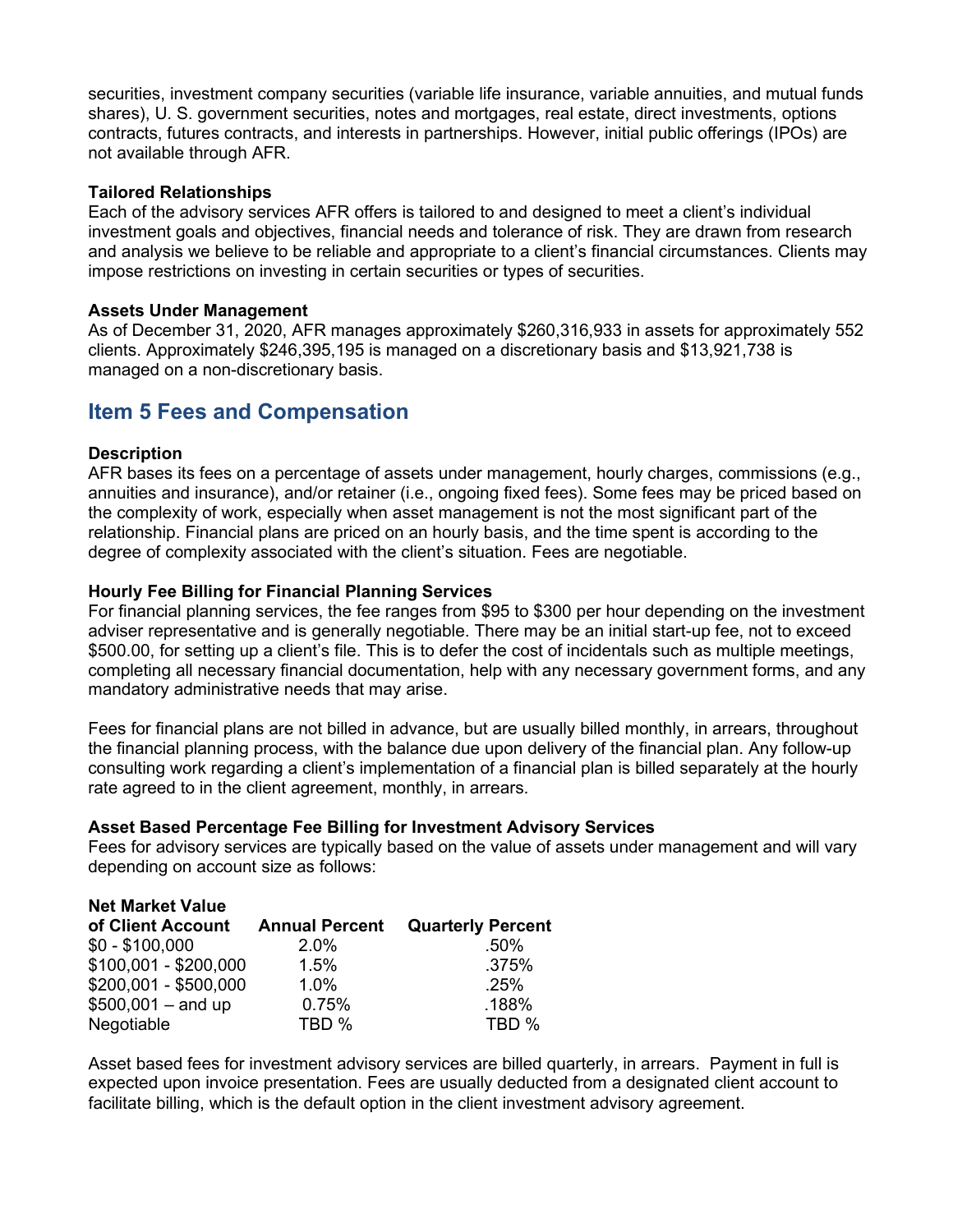### **Retainer Fee Billing for Financial Planning Services and/or Investment Advisory Services**

Under certain limited circumstances, AFR may provide financial planning and/or investment advisory services on a retainer fee basis. Retainer fees (i.e., ongoing fixed fees) are billed in arrears on a monthly, quarterly, semi-annual, or annual basis, as elected in the client agreement.

### **Additional Fee Billing Disclosure**

AFR, in its sole discretion, may waive its fees and/or charge a higher/lesser fee, from what is listed on the fee billing schedule, based upon certain criteria (e.g., historical relationship, type of assets, anticipated future earning capacity, anticipated future additional assets, dollar amounts of assets to be managed, related accounts, account composition, negotiations with clients, financial planning complexity, etc.). Also, for other asset holdings under management by AFR such as real estate, notes and mortgages, annuities, etc., the fair market value of such holdings are included in assets under management for the purposes of calculation of asset-based fees. Also, third-party administrators for retirement plans charge additional fees for outside holdings. So, please review the values of each outside holding for accuracy.

### Expense Ratios and Brokerage Fees

Fund companies generally charge fund shareholders management fees to cover the fund's annual operating expenses. Total annual fund operating expenses are reflected in a fund's prospectus as an expense ratio. An expense ratio of, for example, 0.5% means that the fund company charges an annual fee of 0.5% of average net assets. These fees are in addition to the fees paid by you to AFR. Performance figures quoted by mutual fund companies in various publications are after their fees have been deducted. Discount brokerages may charge a transaction fee for the purchase of some funds. Moreover, stocks and bonds may be purchased or sold through a brokerage account when appropriate. The brokerage firm charges a fee for stock and bond trades; however, AFR does not receive any compensation from fund companies or brokerage firms.

### **Other Fees**

Custodians may charge transaction fees on purchases or sales of certain mutual funds and exchangetraded funds. These transaction charges are usually small and incidental to the purchase or sale of a security for one-time purchases but can be significant for ongoing transactions. A fund's share class and transaction fee status, etc. must be taken into account to determine the best avenue to select for investment. The loads for Class A shares are waived by Fidelity Investments; however, each Class A share has a 12b-1 fee (that Fidelity keeps), which causes the expense ratio to be higher than another share class for the same fund. However, the same fund in a different share class may have a transaction fee associated with it (e.g., \$20) for each purchase, but a lower expense ratio. For ongoing transactions, it may, under certain circumstances, be less expensive to purchase a Class A share (waived load), and subsequently convert to a different share class with a lower expense ratio once a certain value in Class A shares is reached. To that end, the purchase of mutual fund class shares with a higher expense ratio, like a Class A share, may be utilized to avoid having the client incur a transaction fee in a lower expense share classes. However, not converting Class A shares into another share class that does not have 12b-1 fees once a certain value is reached, could result in higher overall and reoccurring expenses due to the higher expense ratio.

Again, AFR, in its sole discretion, may waive its fees and/or charge a higher/lesser fee based upon certain criteria (e.g., historical relationship, type of assets, anticipated future earning capacity, anticipated future additional assets, dollar amounts of assets to be managed, related accounts, account composition, negotiations with clients, financial planning complexity, etc.).

For Clients using a third-party SMA (separately managed account by a third party manager), such as Envestnet/Placemark, additional overlay asset management fee, in addition to AFR's fees, are charged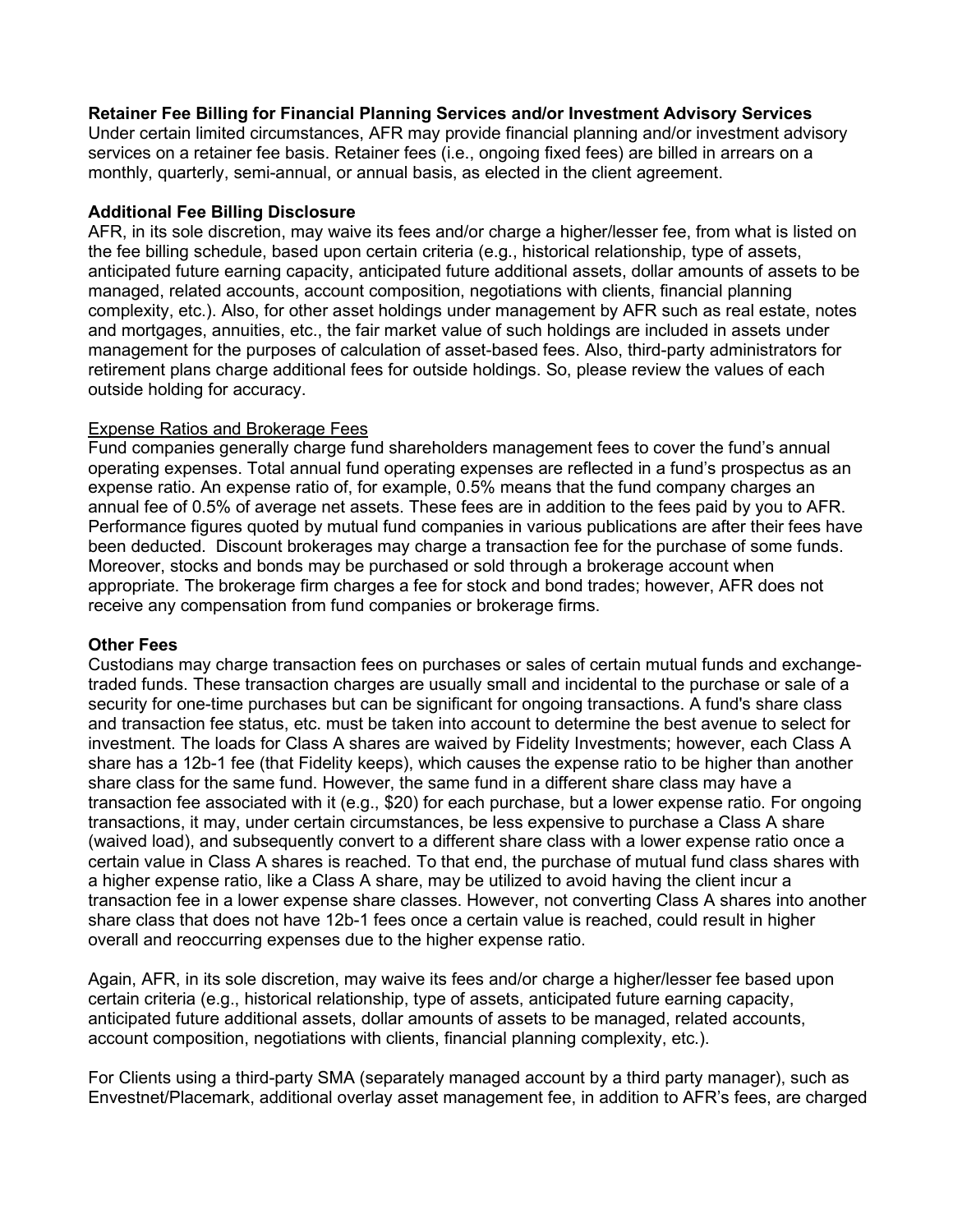separately by Envestnet or Placemark, usually ranging somewhere from 10 basis points to 40 basis points, and the model portfolio adviser charges an additional separate investment management fee (fees vary), which is further in addition to the underlying expense ratio of the individual holding (e.g., mutual fund, exchange trade fund, stock transaction charge, etc). For example, a client with \$400,000 under management using an SMA might have the following expense structure:

AFR fee 1.00% (adviser fee) Total sample fee

Placemark overlay fee 0.10% (allocated to mutual funds & ETFs only) Model portfolio manager fee 0.40% (e.g., Hays management fee) Expense of individual holdings  $0.40\%$  (e.g., ALPS Sector Div Dogs -SDOG)<br>Total sample fee  $1.90\%$ 

It is important for the Client to understand that it is possible for the Client to perhaps hold the very same individual holdings without incurring the additional overlay and model portfolio fees.

### **Termination of Agreement**

The Client has a right to terminate the relationship for a complete refund of fees within five (5) business days of the Client's signing the agreement. Either party has the right to terminate the agreement at any time upon thirty (30) days written notice. In the event of termination, the Client is entitled to a prorated refund of any prepaid fees calculated from the effective date of termination. Work requested to be completed by AFR after the effective termination date shall be billed at the hourly rate (minimum hourly rate is \$95.00 per hour) set forth in the agreement.

## <span id="page-7-0"></span>**Item 6 Performance-Based Fees and Side-By-Side Management**

Neither AFR nor any of its supervised persons accepts performance-based fees or participates in sideby-side management. Performance-based fees are fees that are based on a share of a capital gains or capital appreciation of a client's account. Side-by-side management refers to the practice of managing accounts that are charged performance-based fees while at the same time managing accounts that are not charged performance-based fees. Our fees are calculated as described in the *Fees and Compensation* section above, and are not charged on the basis of a share of capital gains upon, or capital appreciation of, the funds in your advisory account.

## <span id="page-7-1"></span>**Item 7 Types of Clients**

AFR generally provides investment advice to individuals, banks or thrift institutions, investment companies, pension and profit sharing plans, trusts, estates, or charitable organizations, corporations or business entities. Client relationships vary in scope and length of service.

In general, we do not require a minimum dollar amount to open and maintain an advisory account; however, we have the right to terminate your Account if it falls below a minimum size which, in our sole opinion, is too small to manage effectively.

We may also combine account values for you and your minor children, joint accounts with your spouse, and other types of related accounts to meet the stated minimum.

## <span id="page-7-2"></span>**Item 8 Methods of Analysis, Investment Strategies and Risk of Loss**

### **Methods of Analysis**

Security analysis methods may include charting, fundamental analysis, technical analysis, and cyclical analysis.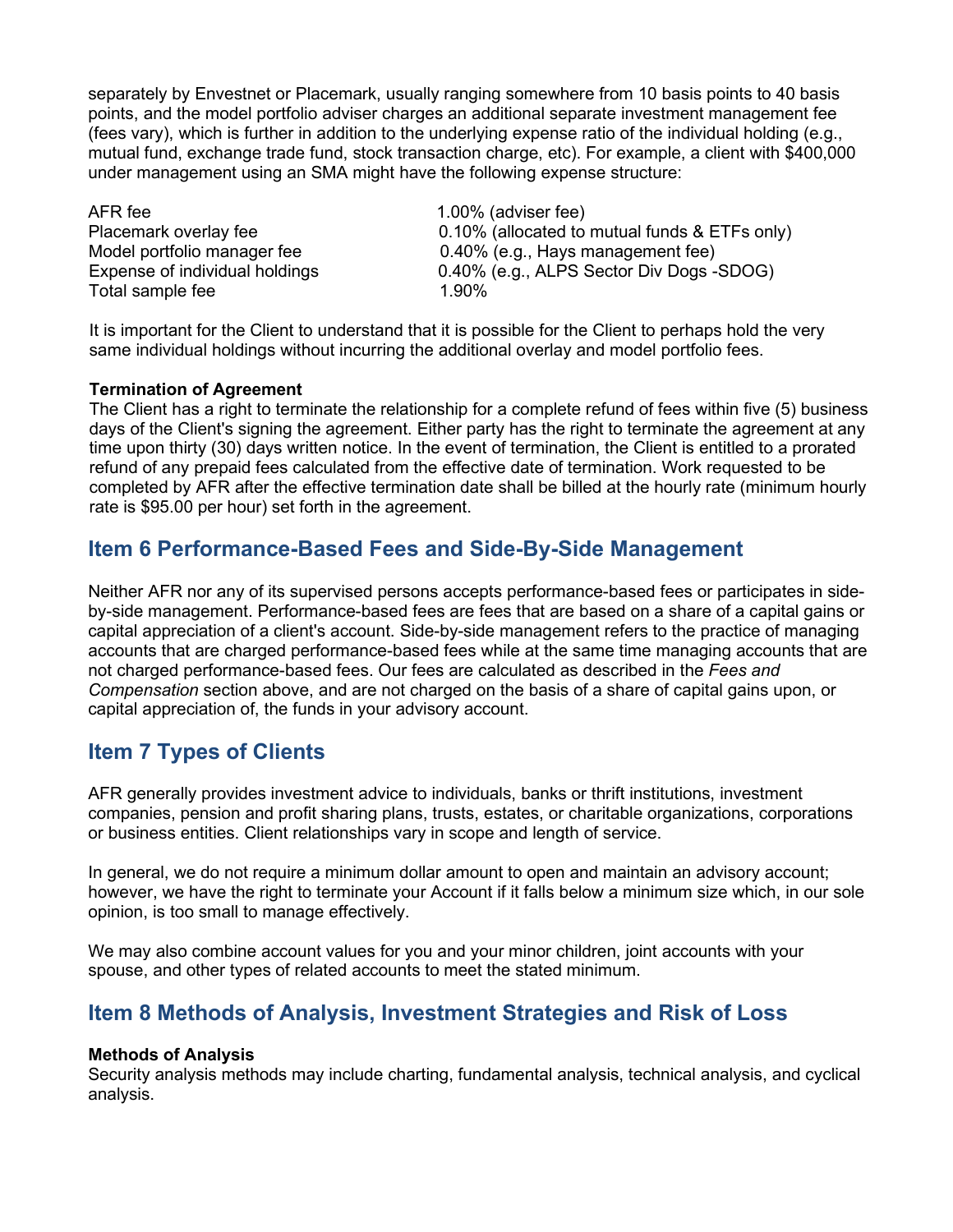The main sources of information include financial newspapers and magazines, inspections of corporate activities, research materials prepared by others, corporate rating services, timing services, annual reports, prospectuses, filings with the Securities and Exchange Commission, conferences, and company press releases. Other sources of information that AFR may use include Morningstar mutual fund and stock information, the World Wide Web, etc.

## **Investment Strategies**

The investment strategy for a specific client is based upon the objectives stated by the client during consultations. The client may change these objectives at any time. Each client executes an Investment Policy Statement that documents their objectives and their desired investment strategy. AFR investment adviser representatives may choose their own research methods, investment style and management philosophy to implement an investment strategy seeking to achieve client's objectives. AFR's investment adviser representatives may, for example, implement a strategic asset allocation utilizing a core and satellite approach. This means that core investments comprising the majority of your portfolio, and then add actively-managed funds and other securities and assets as satellite allocations to implement a tactical approach where there are greater opportunities in the market. Portfolios may also be globally diversified to control the risk associated with traditional markets. Other strategies may include low volatility portfolios, long-term purchases, short-term purchases, trading, short sales, margin transactions, and option writing (including covered options, uncovered options or spreading strategies).

### **Risk of Loss**

All investment programs have certain risks that are borne by the investor. Our investment approach constantly keeps the risk of loss in mind. Investors face the following investment risks:

- Interest-rate Risk: Fluctuations in interest rates may cause investment prices to fluctuate. For example, when interest rates rise, yields on existing bonds become less attractive, causing their market values to decline.
- Market Risk: The price of a security, bond, or mutual fund may drop in reaction to tangible and intangible events and conditions. This type of risk is caused by external factors independent of a security's particular underlying circumstances. For example, political, economic and social conditions may trigger market events.
- Inflation Risk: When any type of inflation is present, a dollar today will not buy as much as a dollar next year, because purchasing power is eroding at the rate of inflation.
- Currency Risk: Overseas investments are subject to fluctuations in the value of the dollar against the currency of the investment's originating country. This is also referred to as exchange rate risk.
- Reinvestment Risk: This is the risk that future proceeds from investments may have to be reinvested at a potentially lower rate of return (i.e. interest rate). This primarily relates to fixed income securities.
- Business Risk: These risks are associated with a particular industry or a particular company within an industry. For example, oil-drilling companies depend on finding oil and then refining it, a lengthy process, before they can generate a profit. They carry a higher risk of profitability than an electric company, which generates its income from a steady stream of customers who buy electricity no matter what the economic environment is like.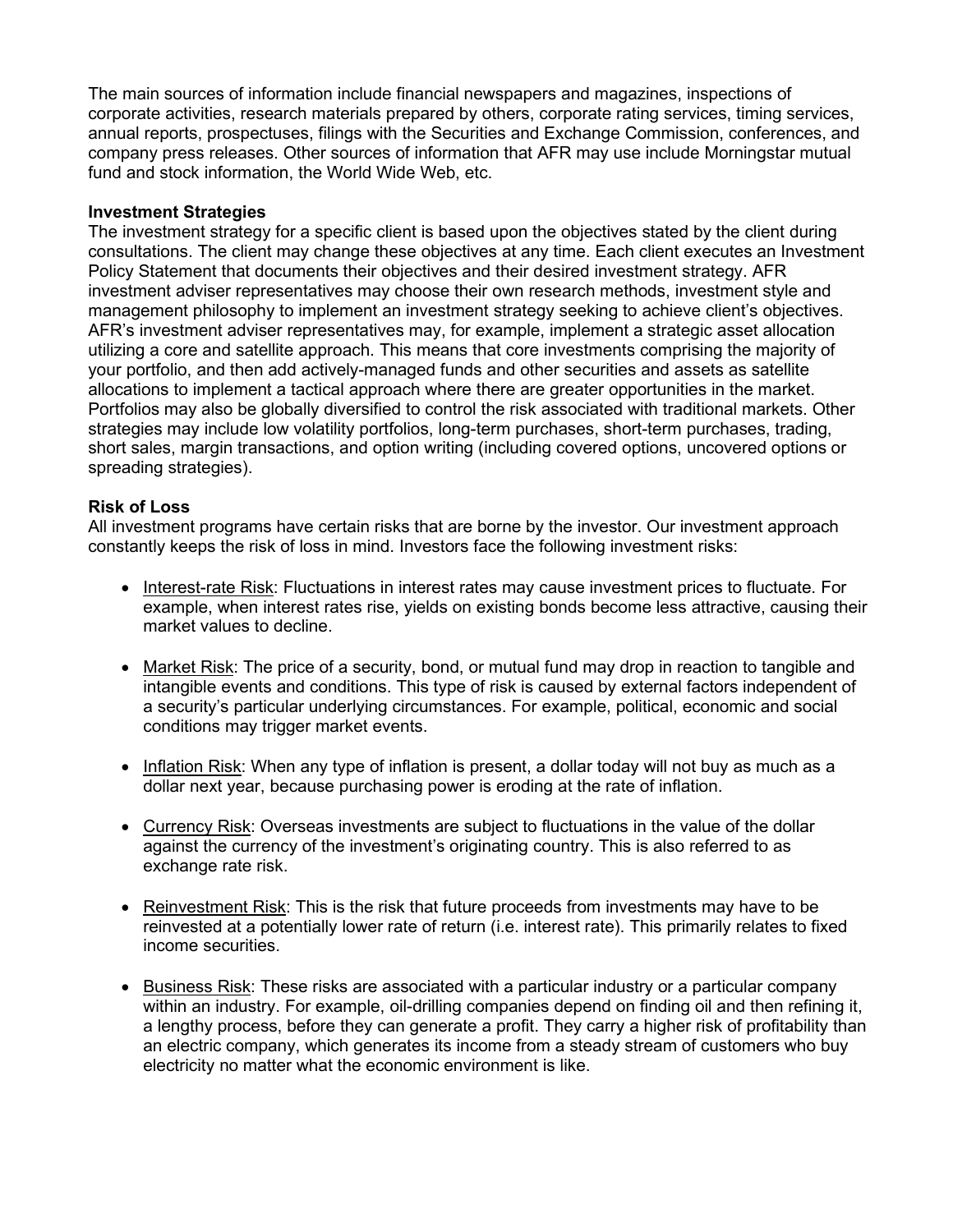- Liquidity Risk: Liquidity is the ability to readily convert an investment into cash. Generally, assets are more liquid if many traders are interested in a standardized product. For example, Treasury Bills are highly liquid, while real estate properties are not.
- Financial Risk: Excessive borrowing to finance a business' operations increases the risk of profitability, because the company must meet the terms of its obligations in good times and bad. During periods of financial stress, the inability to meet loan obligations may result in bankruptcy and/or a declining market value.

## <span id="page-9-0"></span>**Item 9 Disciplinary Information**

AFR is required to disclose the facts of any legal or disciplinary events that are material to a client's evaluation of our advisory business or the integrity of our management. AFR has not been involved in legal or disciplinary events related to past or present clients.

Beth E. Lewis, while Lewis was associated with Edward Jones, had customers sign a blank form to facilitate the transfer of multiple accounts to Edward Jones rather than have the customers sign transfer request forms for each of the accounts transferred. Ms. Lewis was permitted to resign during Edward Jones's internal review of these forms. Ms. Lewis then became associated with United Planners. Thereafter, Ms. Lewis falsified the signature of a customer on an electronic transfer form moving funds from a husband's checking account to the couple's joint brokerage account. In view of the foregoing, Ms. Lewis caused her FINRA member firms to maintain inaccurate books and records, in violation of FINRA rules 4511 and 2010. State of Oklahoma Department of Securities ordered a six (6) months' suspension from January 1, 2016 to June 30, 2016 and two (2) years heightened supervision and FINRA ordered a \$5,000 fine and a three (3) months' suspension from associating with any FINRA member firm in all capacities. There were no allegations by Edward Jones or United Planners of conversion or misappropriation of client funds. If this Form ADV Part 2A is delivered electronically, and any supervised person under the firm has a disciplinary history, the details of any disclosure may be found on either the Financial Industry Regulatory Authority's (FINRA) BrokerCheck system (www.finra.org/brokercheck) or the IAPD (www.adviserinfo.sec.gov) by entering the supervised person's name or CRD number in the individual search tab and clicking the search button.

## <span id="page-9-1"></span>**Item 10 Other Financial Industry Activities and Affiliations**

## **Financial Industry Activities**

AFR is not registered as a securities broker-dealer, or a futures commission merchant, commodity pool operator or commodity trading advisor.

## **Affiliations**

AFR has arrangements that are material to its advisory business or its clients with the following related persons:

- Advisors Plan Administrators, LLC, which is owned 100% by Access Financial Resources, Inc.;
- William P. Atkinson, III, Attorney at Law;

AFR is not directly affiliated with any broker/dealer or other investment advisor. Troy E. Jones, Robert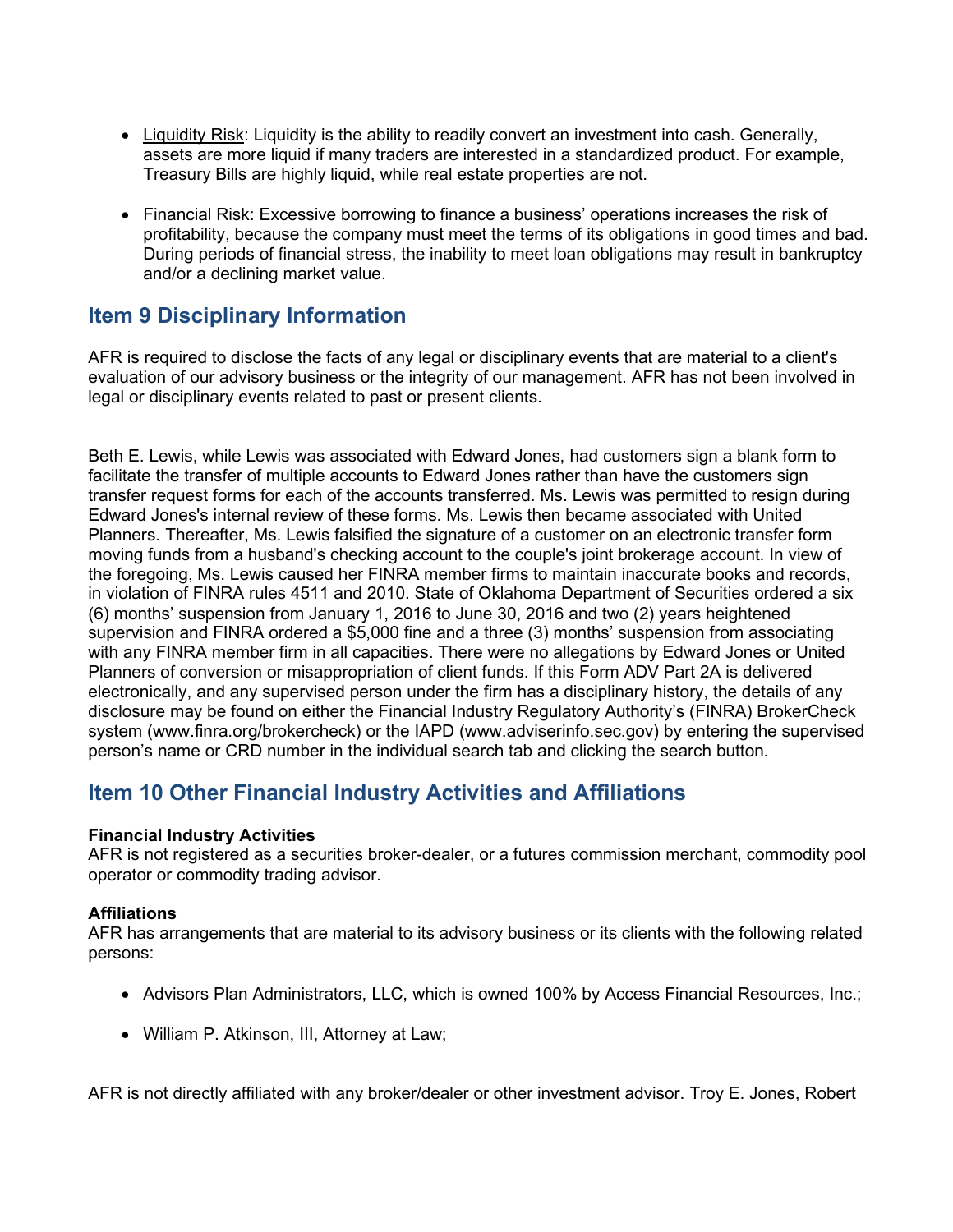Lee Woody, Beth Lewis, John Clement, and Sherry Prader are also licensed to sell certain insurance products through various insurance companies. AFR also may recommend the use of Advisors Plan Administrators, LLC, a third-party administrator, for retirement plan design and annual administration. Access Financial Resources, Inc. owns 100% of Advisor's Plan Administrators, LLC. AFR does not offer legal services; however, William P. Atkinson, III, is a licensed attorney operating independently as a sole proprietor, for which he charges a separate legal fee for work performed. Moreover, Advisor's Plan Administrators, LLC may charge an accounting/review fee of \$150.00 per outside and/or nonqualified asset per plan year.

### **Recommendations or Selections of Other Investment Advisers**

As described in Item 4 above, AFR utilizes other investment advisers to manage their accounts. However, when using another investment adviser, the client's best interest and suitability of the other investment advisers will be the main determining factors of AFR. This relationship is disclosed to the client at the commencement of the advisory relationship. Clients are not obligated, contractually or otherwise, to use the services of any other investment advisers we recommend. Additionally, AFR will only recommend another investment adviser who is properly licensed or registered as an investment adviser.

## <span id="page-10-0"></span>**Item 11 Code of Ethics, Participation or Interest in Client Transactions and Personal Trading**

## **Description of Our Code of Ethics**

AFR strives to comply with applicable laws and regulations governing our practices. Therefore, our Code of Ethics includes guidelines for professional standards of conduct for persons associated with our firm. AFR's goal is to protect your interests at all times and to demonstrate our commitment to our fiduciary duties of honesty, good faith, and fair dealing with you. All persons associated with our firm are expected to adhere strictly to these guidelines. Persons associated with our firm are also required to report any violations of our Code of Ethics. Additionally, we maintain and enforce written policies reasonably designed to prevent the misuse or dissemination of material, non-public information about you or your account holdings by persons associated with our firm.

Clients or prospective clients may obtain a copy of AFR's Code of Ethics by contacting us at the telephone number on the cover page of this brochure.

### **Participation or Interest in Client Transactions**

Neither our firm nor any persons associated with our firm has any material financial interest in client transactions beyond the provision of investment advisory services as disclosed in this brochure.

### **Personal Trading Practices**

AFR or persons associated with AFR may buy or sell the same securities that we recommend to you or securities in which you are already invested. A conflict of interest exists in such cases because we have the ability to trade ahead of you and potentially receive more favorable prices than you will receive. To mitigate this conflict of interest, it is our policy that neither our firm nor persons associated with our firm shall have priority over your account in the purchase or sale of securities. AFR has procedures in place to review personal trading accounts for front-running or other conflicts. The personal trading reviews also ensure that the personal trading of employees and investment adviser representatives do not affect the markets. Since most employee and investment adviser representatives' trades are small mutual fund trades or exchange-traded fund trades, the trades do not affect the securities markets.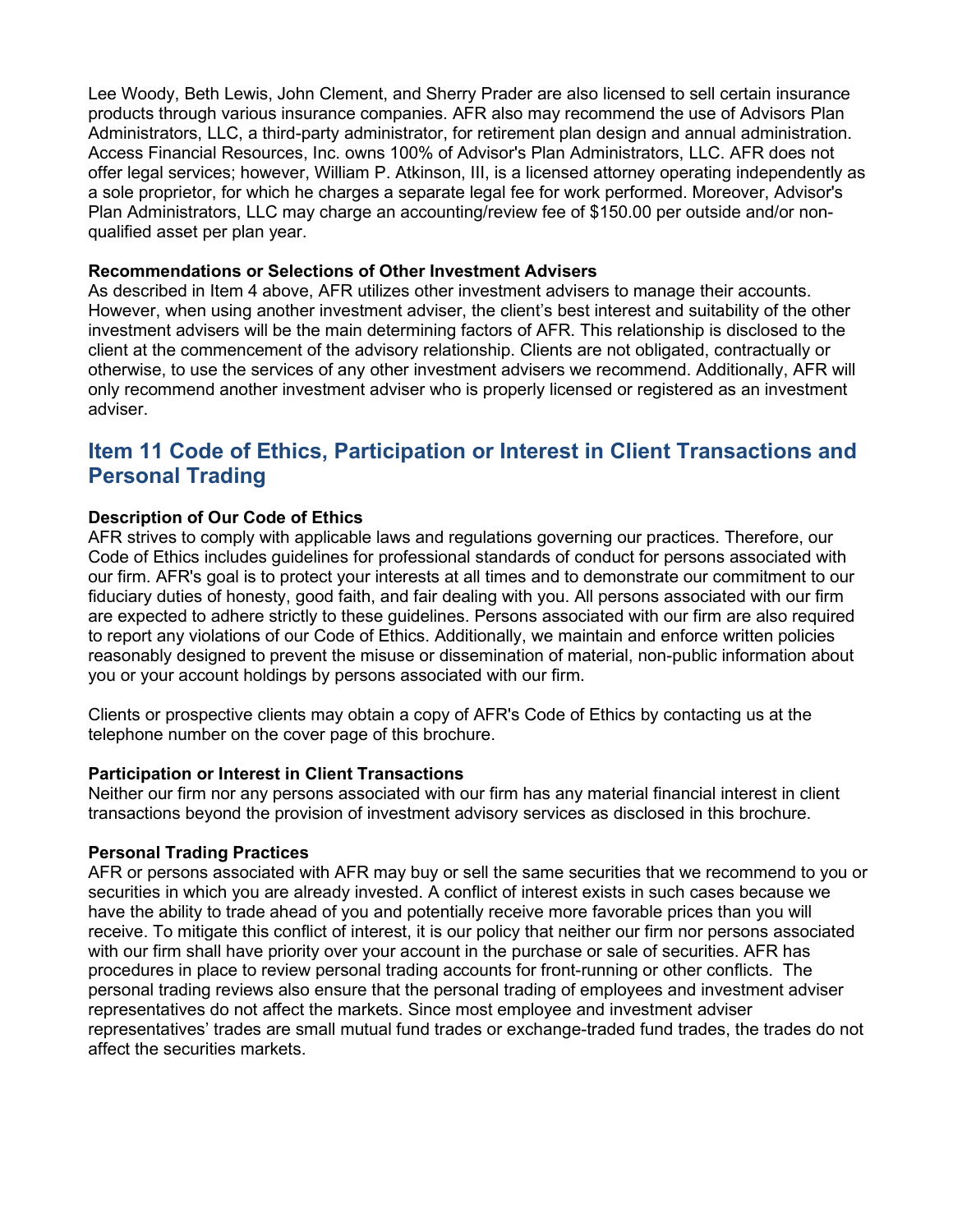## <span id="page-11-0"></span>**Item 12 Brokerage Practices**

### **Selecting Brokerage Firms**

AFR does not have any affiliation with product sales firms. Specific custodian recommendations are made to Clients based on their need for such services. AFR recommends custodians based on the proven integrity and financial responsibility of the firm and the best execution of orders at reasonable commission rates. AFR recommends discount brokerage firms and trust companies (qualified custodians). AFR has an arrangement with National Financial Services LLC and Fidelity Brokerage Services LLC (collectively, and together with all affiliates, "Fidelity") through which Fidelity provides AFR with "institutional platform services." The institutional platform services include, among others, brokerage, custody, and other related services. Fidelity's institutional platform services assist AFR in managing and administering clients' accounts include software and other technology that (i) provide access to client account data (such as trade confirmations and account statements); (ii) facilitate trade execution and allocate aggregated trade orders for multiple client accounts; (iii) provide research, pricing and other market data; (iv) facilitate payment of fees from its clients' accounts; and (v) assist with back-office functions, recordkeeping and client reporting. Fidelity also offers other services intended to help AFR manage and further develop its advisory practice. Such services include, but are not limited to, performance reporting, financial planning, contact management systems, third party research, publications, access to educational conferences, roundtables and webinars, practice management resources, access to consultants and other third-party service providers who provide a wide array of business related services and technology with whom AFR may contract with directly. AFR is independently operated and owned and is not affiliated with Fidelity. Fidelity generally does not charge its advisor clients separately for custody services but is compensated by account holders through commissions and other transaction-related or asset-based fees for securities trades that are executed through Fidelity or that settle into Fidelity accounts (i.e., transactions fees are charged for certain no-load mutual funds, commissions are charged for individual equity and debt securities transactions). Fidelity provides access to many no-load mutual funds without transaction charges and other no-load funds at nominal transaction charges. However, Fidelity keeps the 12b-1 fee associated with mutual funds on their platform and does not rebate the 12b-1 fee back to the client account.

## **Best Execution**

AFR usually reviews the execution of trades at each custodian each quarter. Trading fees charged by the custodians are also usually reviewed on an annual basis. AFR does not receive any portion of the trading fees. Please note that Fidelity keeps any 12b-1 fee associated with any fund on their platform and is not rebated to the account.

### **Soft Dollars**

Fidelity provides AFR with certain brokerage and research products and services that qualify as "brokerage or research services" under Section 28(e) of the Securities Exchange Act of 1934 ("Exchange Act"). AFR receives software (WealthScape) and maintenance from Fidelity Investments, Inc. because some client assets are held at Fidelity. All clients benefit from this software as it reduces the firm's overall expenses. The selection of Fidelity Investments, Inc. as a custodian for clients is not affected by this software and maintenance.

### **Order Aggregation**

AFR generally does not aggregate transactions. If investment adviser representatives do not aggregate orders, some clients purchasing equity or fixed income securities around the same time may receive a less favorable price than other clients. This means that this practice of not aggregating may cost clients more money. Please ask your investment adviser representative if you would like more information on our practices in this respect. However, most trades are mutual funds or exchangetraded funds where trade aggregation does not garner any client benefit.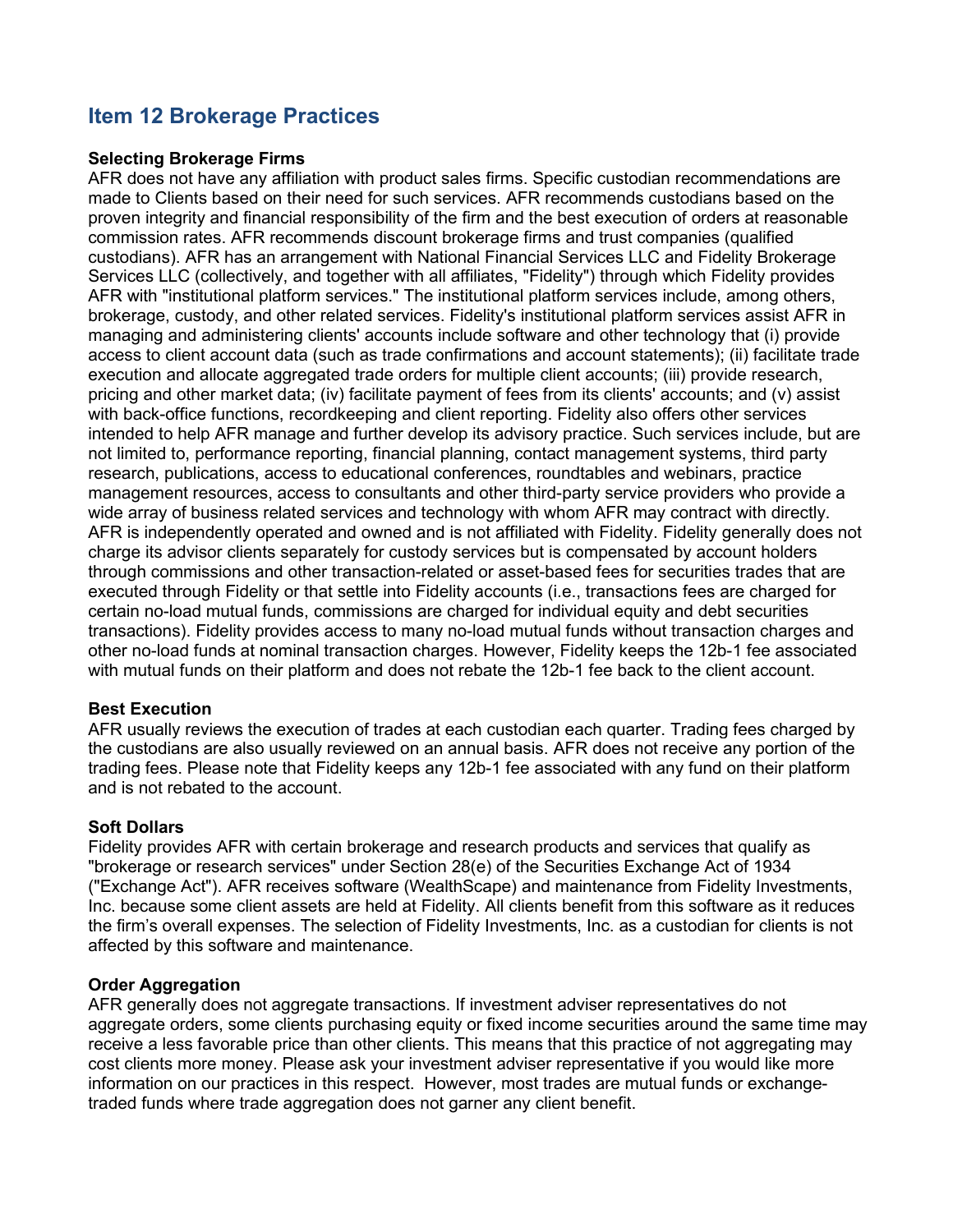## <span id="page-12-0"></span>**Item 13 Review of Accounts**

Your investment adviser representative will monitor your accounts on an ongoing basis and will conduct account reviews on an annual basis, or more frequently when market conditions dictate, to ensure the advisory services provided to you are consistent with your investment needs and objectives. Additional reviews may be conducted based on various circumstances, including, but not limited to:

- contributions and withdrawals,
- year-end tax planning,
- market moving events,
- security specific events, and/or,
- changes in your risk/return objectives.

The individuals conducting reviews may vary from time to time, as personnel join or leave our firm.

We will provide you with additional or regular written reports in conjunction with account reviews. Reports we provide to you will contain relevant account and/or market-related information such as an inventory of account holdings and account performance, etc. You will receive trade confirmations and monthly or quarterly statements from your account custodian(s).

Your investment adviser representative will review financial plans as needed, depending on the arrangements made with you at the inception of your advisory relationship to ensure that the advice provided is consistent with your investment needs and objectives. Generally, your investment adviser representative will contact you periodically to determine whether any updates may be needed based on changes in your circumstances. Changed circumstances may include, but are not limited to: marriage, divorce, birth, death, inheritance, lawsuit, retirement, job loss and/or disability, among others. We recommend meeting with you at least annually to review and update your plan if needed. Additional reviews will be conducted upon your request. Such reviews and updates may be subject to our then current hourly rate. Written updates to the financial plan will be provided in conjunction with the review and may include a net worth statement, portfolio statement, tax reports, and a summary of objectives and progress towards meeting those objectives. If you implement financial planning advice, you will receive trade confirmations and monthly or quarterly statements from relevant custodians.

## <span id="page-12-1"></span>**Item 14 Client Referrals and Other Compensation**

As disclosed under the *Fees and Compensation* section in this brochure, persons providing investment advice on behalf of our firm are licensed insurance agents. For information on the conflicts of interest this presents, and how we address these conflicts, refer to the *Fees and Compensation* section.

AFR has been fortunate to receive many client referrals over the years. The referrals came from current clients, estate planning attorneys, accountants, employees, personal friends of employees and other similar sources. We do not receive any compensation from any third party in connection with providing investment advice to you nor do we compensate any individual or firm for client referrals.

Refer to the *Brokerage Practices* section above for disclosures on research and other benefits we may receive resulting from our relationship with your account custodian.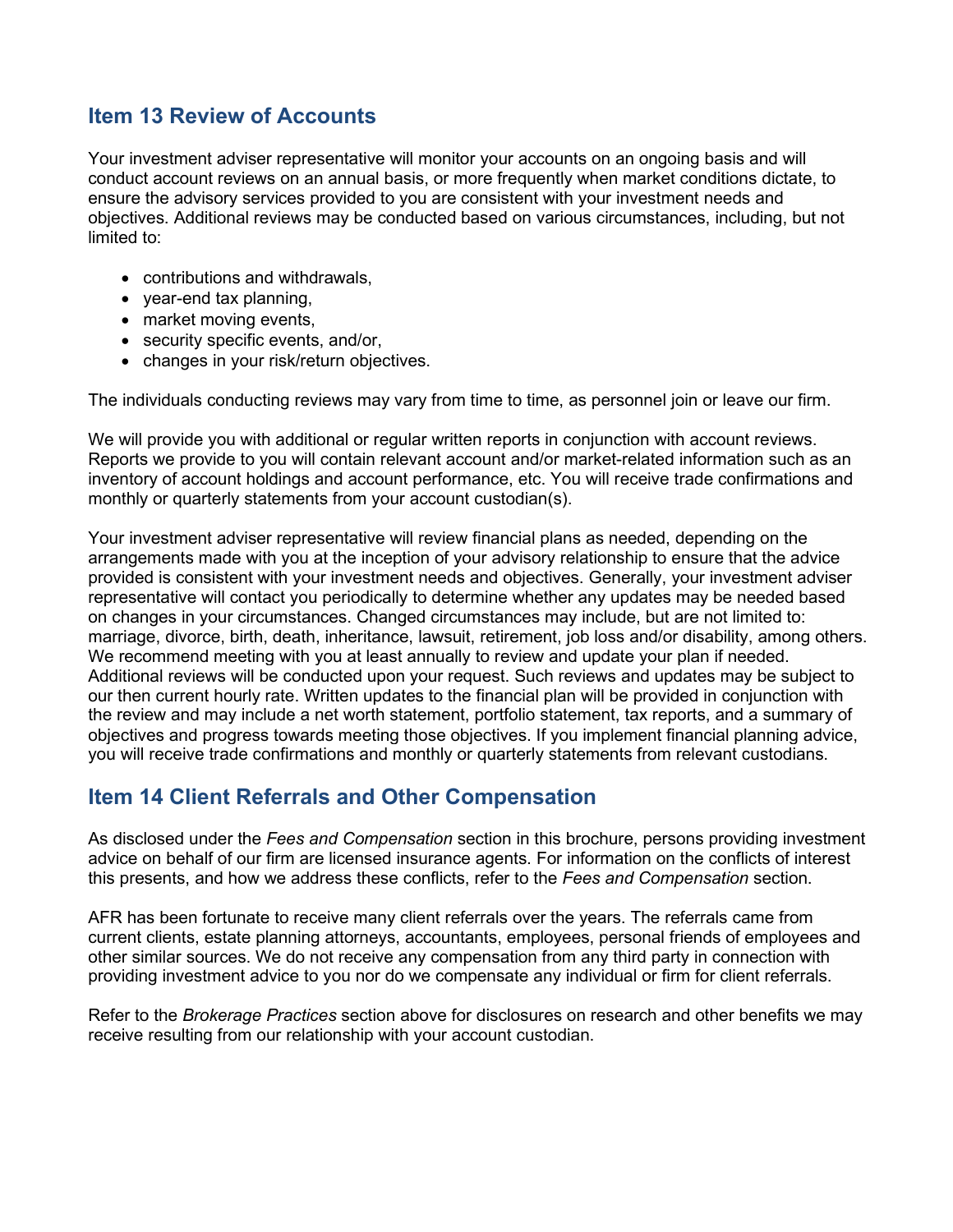## <span id="page-13-0"></span>**Item 15 Custody**

### **Account Statements**

All client accounts having assets that are held at a qualified custodian will receive account statements directly from the custodian to their address of record at least quarterly. If the client does not receive an account statement, then they are urged to contact the custodian immediately.

### **Performance Reports**

Clients are urged to compare the account statements received directly from their custodians to any report provided by AFR.

### **Detailed Balance Sheets**

Clients are frequently provided net worth statements and net worth graphs that are generated from our client relationship management system. Net worth statements contain approximations of bank account balances provided by the client, as well as the value of land and hard-to-price real estate. The net worth statements are usually used for long-term financial planning where the exact values of assets are not material to the financial planning tasks.

The client approves the custodian to be used and the commission rates paid to the custodian. AFR does not receive any portion of the transaction fees or commissions paid by the client to the custodian on trades.

## <span id="page-13-1"></span>**Item 16 Investment Discretion**

AFR accepts discretionary authority to manage securities accounts on behalf of clients. Before we can buy or sell securities on your behalf, you must first sign our discretionary management agreement and appropriate trading authorization forms.

You may grant AFR discretion over the selection and amount of securities to be purchased or sold for your account(s) without obtaining your consent or approval prior to each transaction. You may specify investment objectives, guidelines, and/or impose certain conditions or investment parameters for your account(s). For example, you may specify that the investment in any particular stock or industry should not exceed specified percentages of the value of the portfolio and/or restrictions or prohibitions of transactions in the securities of a specific industry or security. Refer to the *Advisory Business* section in this brochure for more information on our discretionary management services.

Discretionary trading authority facilitates placing trades in your accounts on your behalf so that we may promptly implement the investment policy that you have approved in writing.

## <span id="page-13-2"></span>**Item 17 Voting Client Securities**

AFR will not vote proxies on behalf of your advisory accounts. At your request, we may offer you advice regarding corporate actions and the exercise of your proxy voting rights. If you own shares of applicable securities, you are responsible for exercising your right to vote as a shareholder.

In most cases, you will receive proxy materials directly from the account custodian. However, in the event we were to receive any written or electronic proxy materials, we would forward them directly to you by mail, unless you have authorized our firm to contact you by electronic mail, in which case, we would forward any electronic solicitations to vote proxies.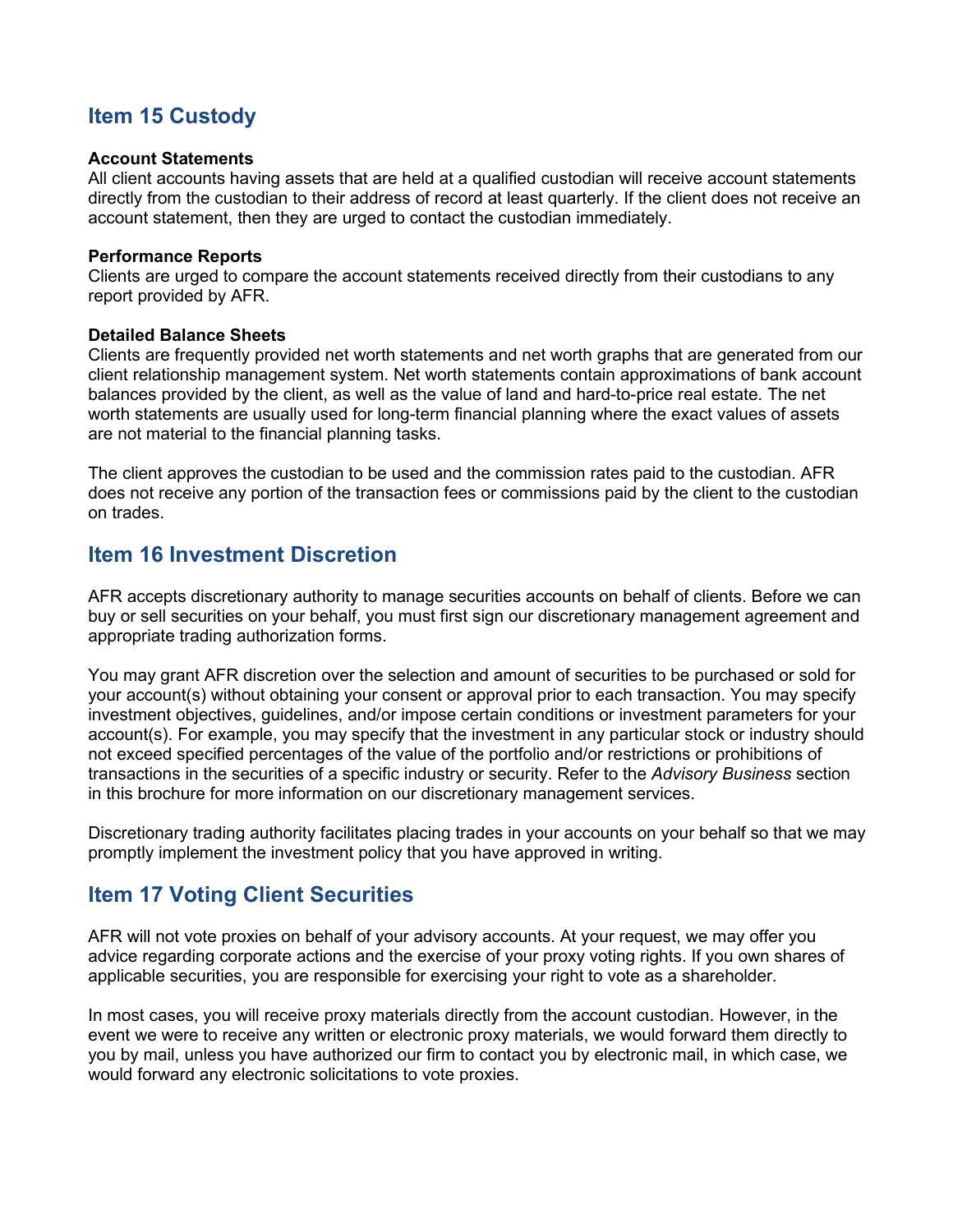## <span id="page-14-0"></span>**Item 18 Financial Information**

## **Financial Condition**

AFR does not have any financial condition or impairment that will preclude the firm from meeting contractual commitments to clients.

AFR does not require prepayment of fees of more than \$1,200 per client, and six months or more in advance. An independent public accountant conducts an annual surprise examination of client funds and securities for assets AFR has custody. AFR has not filed a bankruptcy petition any time in the past ten years.

### **Business Continuity Plan**

### **General**

AFR has a Business Continuity Plan in place that provides detailed steps to mitigate and recover from the loss of office space, communications, services or key people.

### **Disasters**

The Business Continuity Plan covers natural disasters such as snow storms, hurricanes, tornados, and flooding. The Plan covers man-made disasters such as loss of electrical power, loss of water pressure, fire, bomb threat, nuclear emergency, chemical event, biological event, communications line outage, Internet outage, railway accident and aircraft accident. Electronic files are backed up daily and archived offsite.

Contacting Us - If after a significant business disruption you cannot contact us as you usually do at 405-848-9826, you should call our alternative numbers: Troy E. Jones, 405-642-3891, 405-300-5965, 405-400-7048, or [troy@afradvice.com;](mailto:troy@afradvice.com) R. Lee Woody, 405-830-4988, 405-331-6436, 405- 301-8803, or lee@afradvice.com; William P. Atkinson III, 405-664-8877, 405-276-5028, 405-301-8796, or [bill@apaplans.com; J](mailto:bill@apaplans.com)eff Ashford, 405-650-1618, 405-331-6794, or jeff@afradvice.com;; John Clement 405-401-8003, 405-400-0727, 405- 301-8791, or [john@afradvice.com;](mailto:john@afradvice.com) Beth Lewis, 405-657-6858, 405-331-6156, 405-301-8789, or [beth@afradvice.com;](mailto:beth@afradvice.com) and Sherry Prader, 405-881-0026, 405-276- 5982, 405- 301-8792, or [sherry@afradvice.com.](mailto:sherry@afradvice.com) You may directly access your investments through the individual providers through their phone numbers and website information provided to you on the brokerage statements.

## Alternate Offices

Alternate offices are identified to support ongoing operations in the event the main office is unavailable. It is our intention to contact all clients within five days of a disaster that dictates moving our office to an alternate location.

### Loss of Key Personnel

At this point, AFR does not have a signed a Business Continuation Agreement with another financial advisory firm to support AFR. However, AFR has multiple Advisors, which assist each other.

### **Information Security Program**

### Information Security

AFR maintains an information security program to reduce the risk that your personal and confidential information may be breached.

## **Privacy Notice**

AFR is committed to safeguarding the confidential information of its clients. To that end, we hold all personal information provided to our firm in the strictest confidence. These records include all personal identifiable information that is collected from you or received from third parties regarding any of the financial services provided through your advisor including, from time to time, phone recordings. We will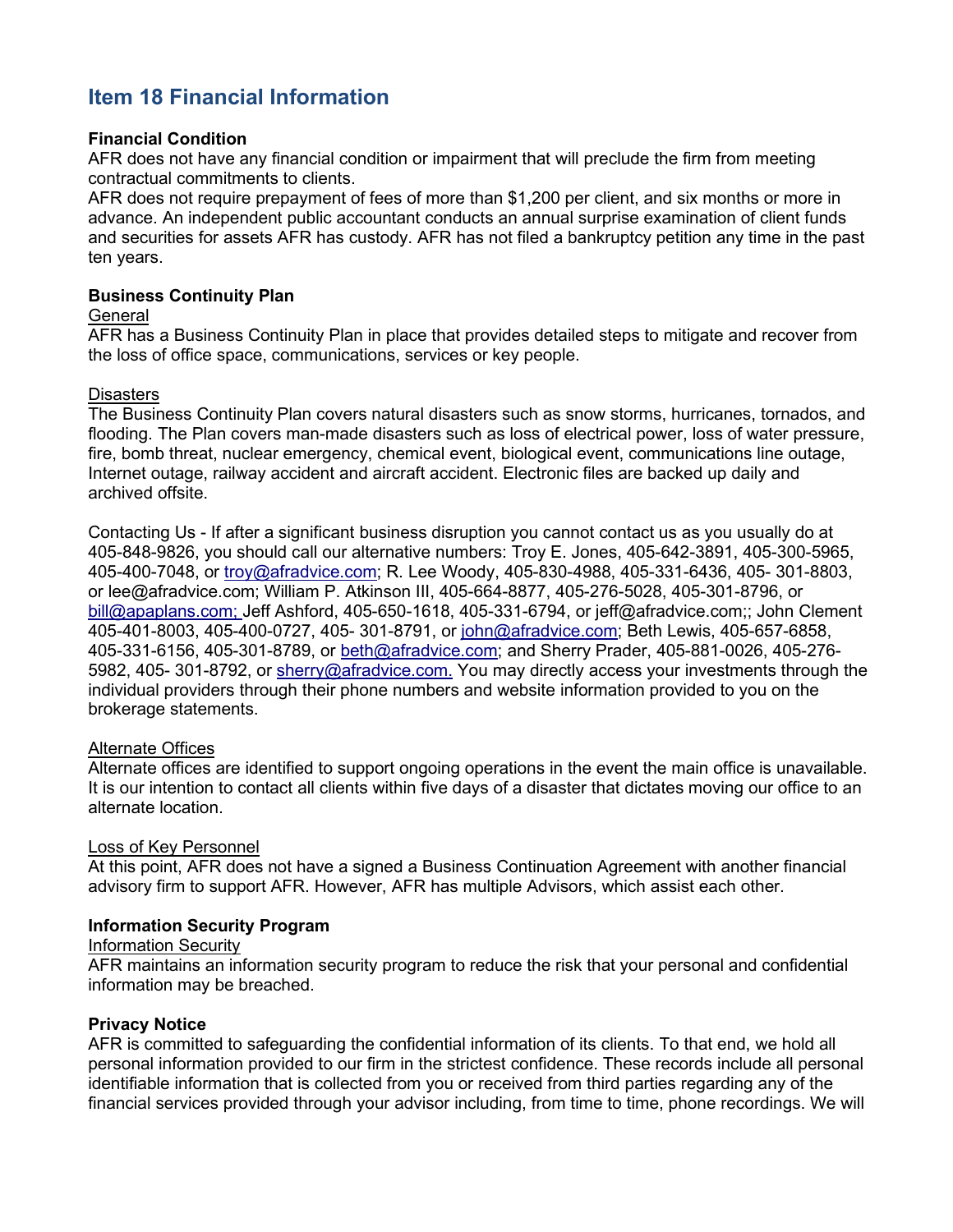not disclose information to non-affiliated third parties, except as required or permitted by law. If we were to anticipate an adverse material change in firm policy, we will provide you with notice before we implement the change in policy. As you know, we use health and financial information that you provide us to help you meet your personal financial goals, while guarding against any real or perceived infringements of your rights of privacy. Our policy with respect to your personal information is listed below.

First, we limit staff and agent access to information only to those who have a business or professional reason for knowing, only to non-affiliated parties as required or permitted by law. For example, federal regulations permit us to share a limited amount of information about you:

- when required to execute transactions for your account or otherwise provide services that you have requested (this includes communicating with your trustee, accountant, third-party administrator, or lawyer who is acting in a fiduciary capacity on your behalf);
- when you have specifically authorized us to do so in writing;
- to provide information to agencies assessing our firm's compliance with industry standards, and to our attorneys, accountants, and auditors;
- to respond to a regulator's examination of our firm;
- to defend against a client allegation, or
- to comply with a civil, criminal, or regulatory investigation by federal, state or local authorities.

Second, we strive to maintain a secure office and computer environment to ensure that your personal information is not placed at risk. The AFR location maintains its hard copy and/or electronic books and records at 3621 NW 63rd Oklahoma City, Suite A-1, OK 73116 for the first 2 years. Thereafter, such file may be maintained in storage. The AFR backs up its records to an off-site location.

Third, the categories of nonpublic personal information that we collect from a client depend upon the scope of the client engagement. It will include information about your personal finances, information about your health to the extent that it is needed for the planning process, and information about transactions between you and third parties.

Fourth, we do not provide your personally identifiable information to mailing list vendors or solicitors for any purpose.

Fifth, personally identifiable information about you will be maintained during the time you are a client, and for the required time thereafter that such records are required to be maintained by federal and state securities laws. After this required period of record retention, all such information will be destroyed.

Should you have any questions about our privacy statement or wish to opt out of a particular method regarding how we use or store your information, then please write or call William P. Atkinson, III, 3621 NW 63rd Oklahoma City, Suite A-1, OK 73116 405-848-9826.

## <span id="page-15-0"></span>**Item 19 Requirements for State-Registered Advisers**

AFR is a federally registered investment adviser; therefore, we are not required to respond to this item.

## <span id="page-15-1"></span>**Item 20 Additional Information**

In the event a trading error occurs in your account, our policy is to restore your account to the position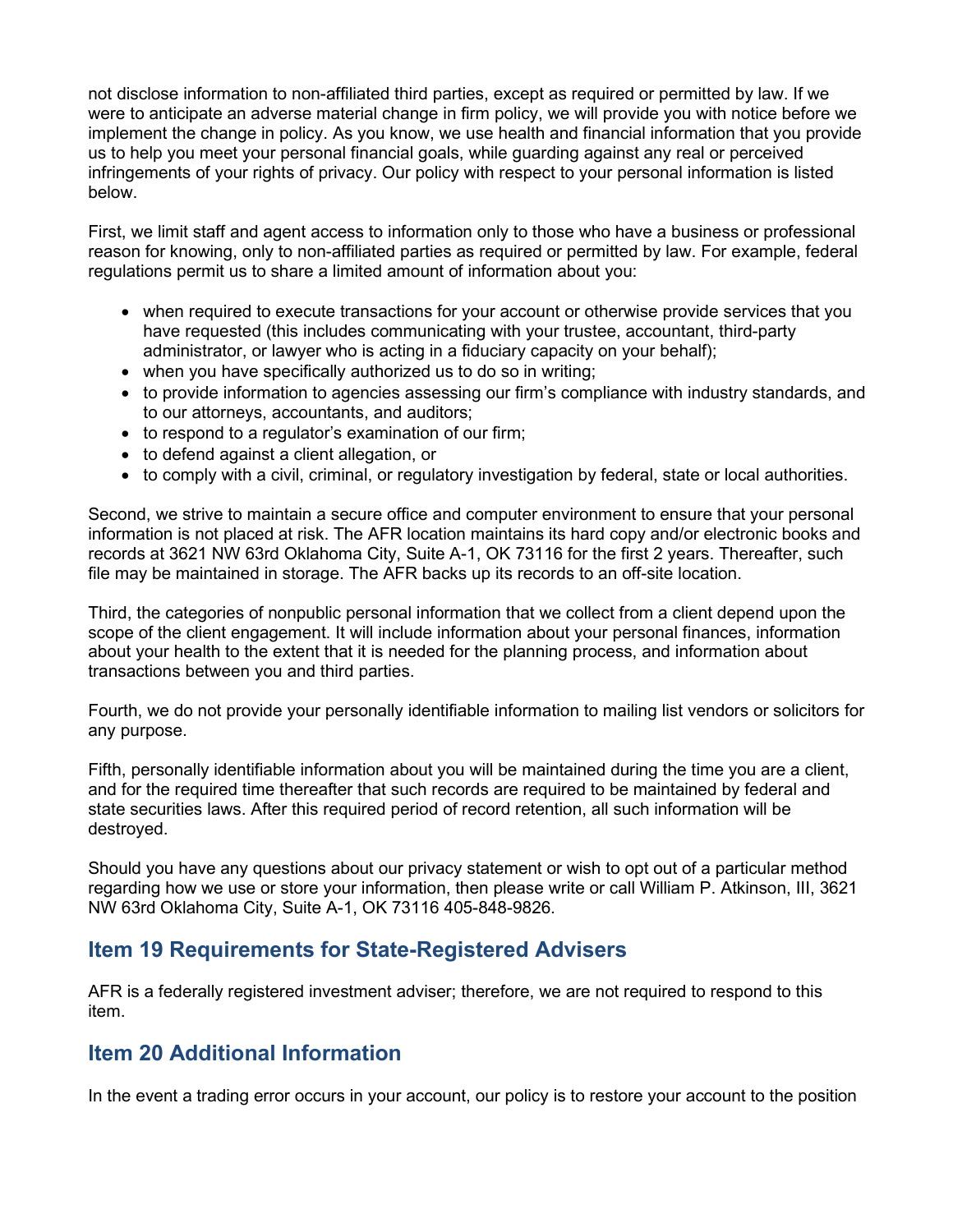it should have been in had the trading error not occurred. Depending on the circumstances, corrective actions may include canceling the trade, adjusting an allocation, and/or reimbursing the account.

## **Class Action Lawsuits**

We do not determine if securities held by you are the subject of a class action lawsuit or whether you are eligible to participate in class action settlements or litigation nor do we initiate or participate in litigation to recover damages on your behalf for injuries as a result of actions, misconduct, or negligence by issuers of securities held by you.

## **IRA Rollover Considerations**

As part of our investment advisory services to you, we may recommend that you withdraw the assets from your employer's retirement plan and roll the assets over to an individual retirement account ("IRA") that we will manage on your behalf. If you elect to roll the assets to an IRA that is subject to our management, we will charge you an asset based fee as set forth in the agreement you executed with our firm. This practice presents a conflict of interest because persons providing investment advice on our behalf have an incentive to recommend a rollover to you for the purpose of generating fee based compensation rather than solely based on your needs. You are under no obligation, contractually or otherwise, to complete the rollover. Moreover, if you do complete the rollover, you are under no obligation to have the assets in an IRA managed by our firm.

Many employers permit former employees to keep their retirement assets in their company plan. Also, current employees can sometimes move assets out of their company plan before they retire or change jobs. In determining whether to complete the rollover to an IRA, and to the extent the following options are available, you should consider the costs and benefits of:

- 1. Leaving the funds in your employer's (former employer's) plan.
- 2. Moving the funds to a new employer's retirement plan.
- 3. Cashing out and taking a taxable distribution from the plan.
- 4. Rolling the funds into an IRA rollover account.

Each of these options has advantages and disadvantages and before making a change we encourage you to speak with your CPA and/or tax attorney.

If you are considering rolling over your retirement funds to an IRA for us to manage here are a few points to consider before you do so:

- 1. Determine whether the investment options in your employer's retirement plan address your needs or whether you might want to consider other types of investments.
	- a. Employer retirement plans generally have a more limited investment menu than IRAs.
	- b. Employer retirement plans may have unique investment options not available to the public such as employer securities, or previously closed funds.
- 2. Your current plan may have lower fees than our fees.
	- a. If you are interested in investing only in mutual funds, you should understand the cost structure of the share classes available in your employer's retirement plan and how the costs of those share classes compare with those available in an IRA.
	- b. You should understand the various products and services you might take advantage of at an IRA provider and the potential costs of those products and services.
- 3. Our strategy may have higher risk than the option(s) provided to you in your plan.
- 4. Your current plan may also offer financial advice.
- 5. If you keep your assets titled in a 401k or retirement account, you could potentially delay your required minimum distribution beyond age 70.5.
- 6. Your 401k may offer more liability protection than a rollover IRA; each state may vary.